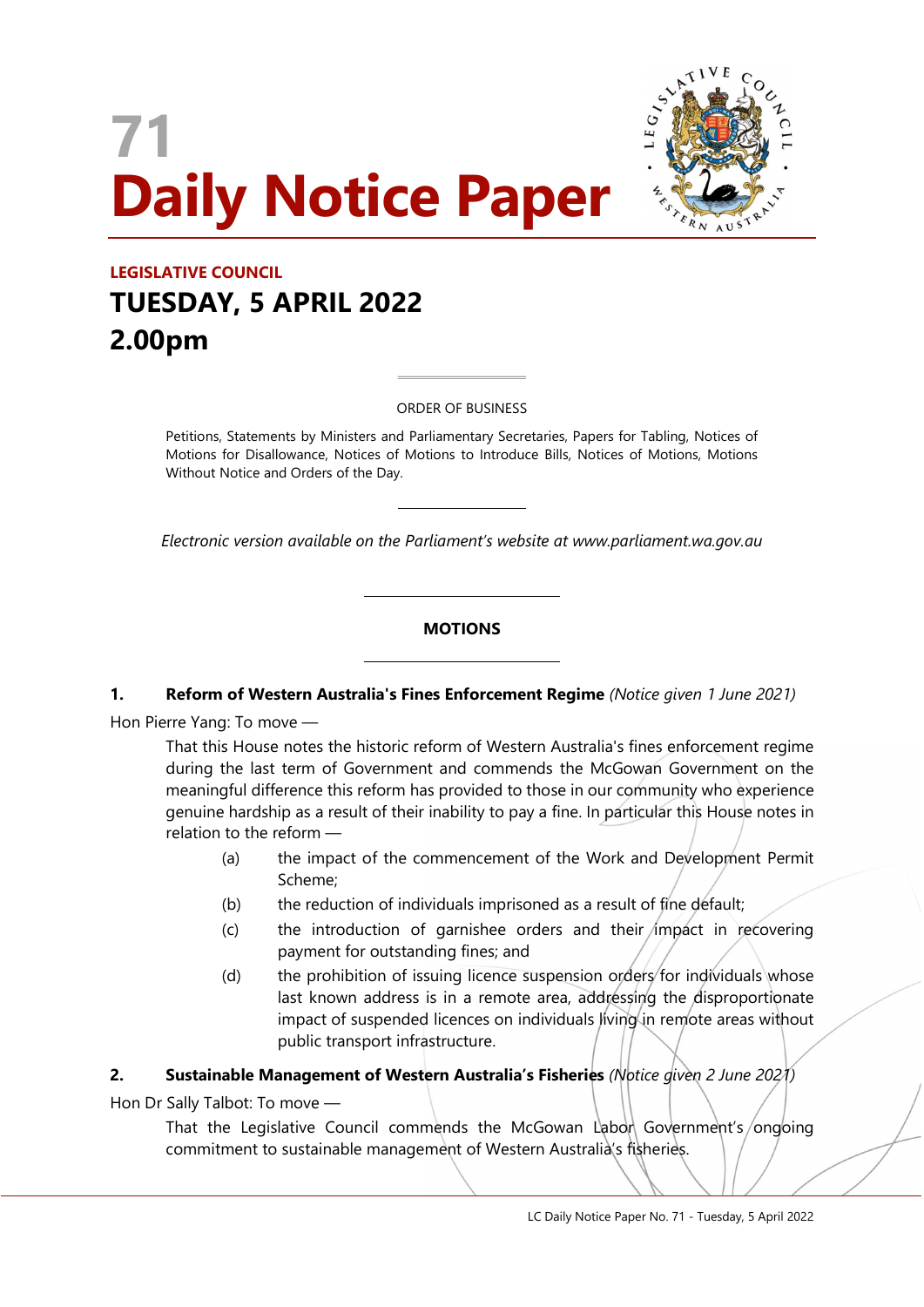#### **3.** Innovation Voucher Program (Notice given 2 June 2021)

Hon Dan Caddy: To move —

That this House notes the McGowan Government's commitment to foster innovation and grow entrepreneurship in Western Australia through the successful Innovation Voucher Program and by providing initial funding for start-ups and small businesses to commercialise their ideas and create jobs.

#### 4. McGowan Labor Government - Machinery of Government Changes (Notice given 3 June 2021)

Hon Peter Collier: To move —

That this House expresses its concern with the McGowan Labor Government's machinery of government changes, in particular the establishment of the Department of Communities, in relation to, amongst other things —

- (a) the impact of the amalgamation of five departments into one with the Department of Communities upon some of Western Australia's most vulnerable people;
- (b) the issues surrounding a lack of leadership and direction within departments; and
- (c) the issues surrounding the duplication of Ministerial responsibility within amalgamated departments.

#### 5. Housing Concerns (Notice given 3 June 2021)

Hon Steve Martin: To move —

That this House expresses its concern with issues within the Housing portfolio, in particular —

- (a) the unacceptable and rising level of homelessness throughout Western Australia;
- (b) the impact of COVID-19 on affordable housing; and
- (c) the shortage of rental housing throughout Western Australia and the shortfall in government provided housing.

#### 6. World Elder Abuse Awareness (Notice given 3 June 2021)

Hon Rosetta Sahanna: To move —

That the Legislative Council notes the McGowan Government's ongoing efforts to combat elder abuse in Western Australia and recognise the importance of World Elder Abuse Awareness Day.

#### 7. Machinery of Government - Outcomes (Notice given 15 June 2021)

Hon Dr Steve Thomas: To move —

That the Legislative Council calls on the Government to identify the costs, savings and outcomes of its Machinery of Government changes implemented on 1 July 2017.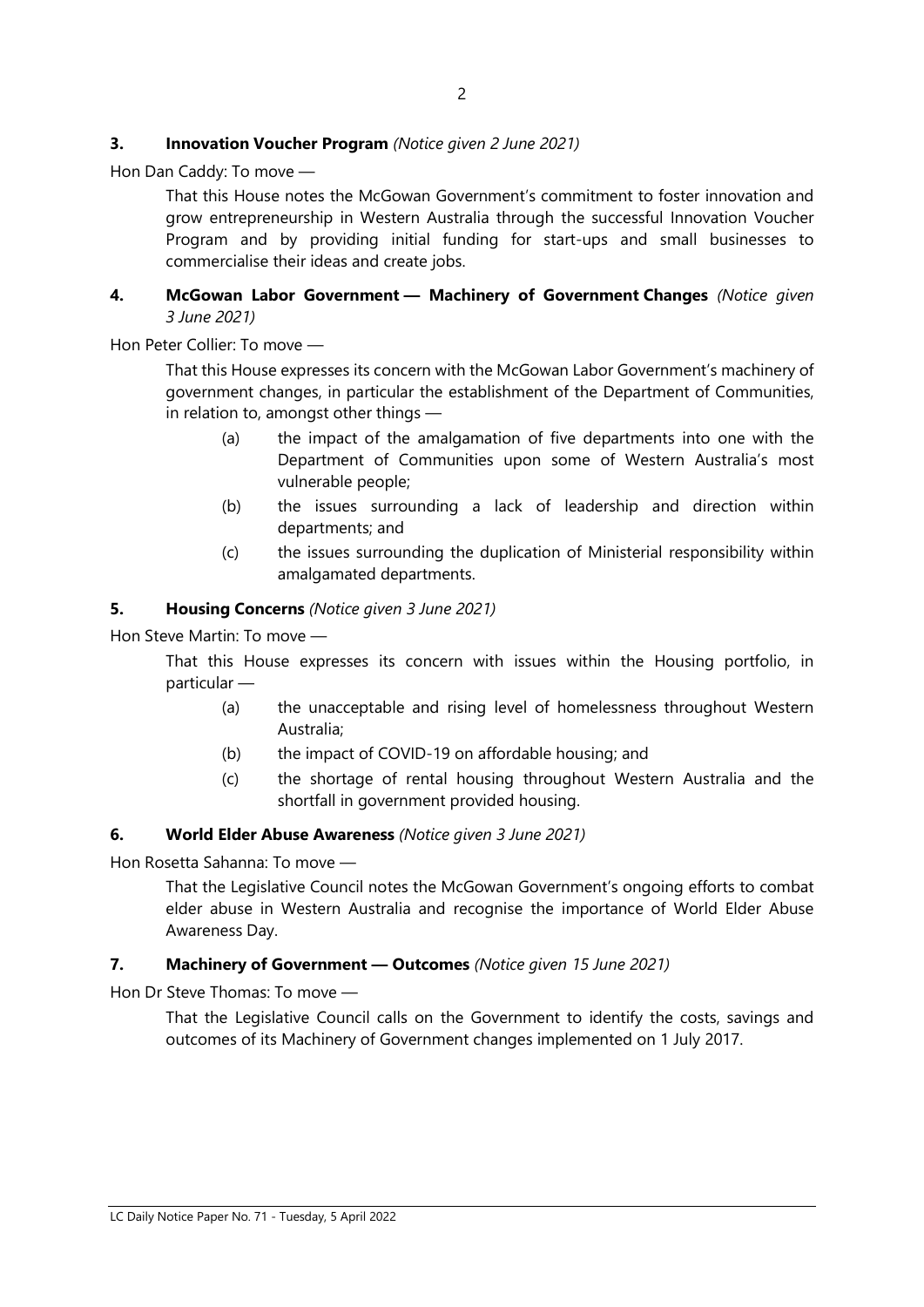# 8. Contribution of WA Police (Notice given 15 June 2021)

Hon Peter Collier: To move —

That this House —

- (1) Recognises the valuable contribution of WA Police to the State.
- (2) Encourages the Labor Government to recognise the significant pressures on all areas of the police force due to factors including —
	- (a) COVID-19;
	- (b) substance abuse throughout the community;
	- (c) cost of living pressures for officers, particularly those serving in remote and regional areas of the State; and
	- (d) increased domestic violence cases,

and calls upon the Government to provide the appropriate salary and conditions accordingly.

## 9. Improved Seniors' Safety and Security Rebate (Notice given 16 June 2021)

Hon Martin Pritchard: To move —

That the Legislative Council notes the McGowan Government's reinstatement of the improved seniors' Safety and Security Rebate and the impact that this \$16 million election commitment will have in ensuring that our seniors are protected and secure in their homes.

## 10. Investment in Early Years (Notice given 16 June 2021)

Hon Donna Faragher: To move —

That this House —

- (a) recognises that the early years are identified as a critical period in a child's life marked by rapid and significant changes in their physical, cognitive, social and emotional development; and
- (b) calls on the McGowan Government to significantly increase its investment in this critical area.

#### 11. Human Rights of People with Disability (Notice given 17 June 2021)

Hon Stephen Pratt: To move —

That the Legislative Council commends the McGowan Labor Government's ongoing commitment to individual and systemic advocacy in Western Australia in working to promote, protect and defend the human rights of people with disability.

# 12. Defence to the Presence of THC in a Driver (Notice given 22 June 2021)

Hon Dr Brian Walker: To move —

That this House urges the McGowan Government to legislate to introduce a complete defence to the presence of THC in a driver's oral fluid or blood in circumstances where —

- (a) the driver has a valid doctor's prescription for a medicine containing THC;
- (b) the offence does not involve dangerous or reckless driving; and
- (c) an officer has not established driver impairment.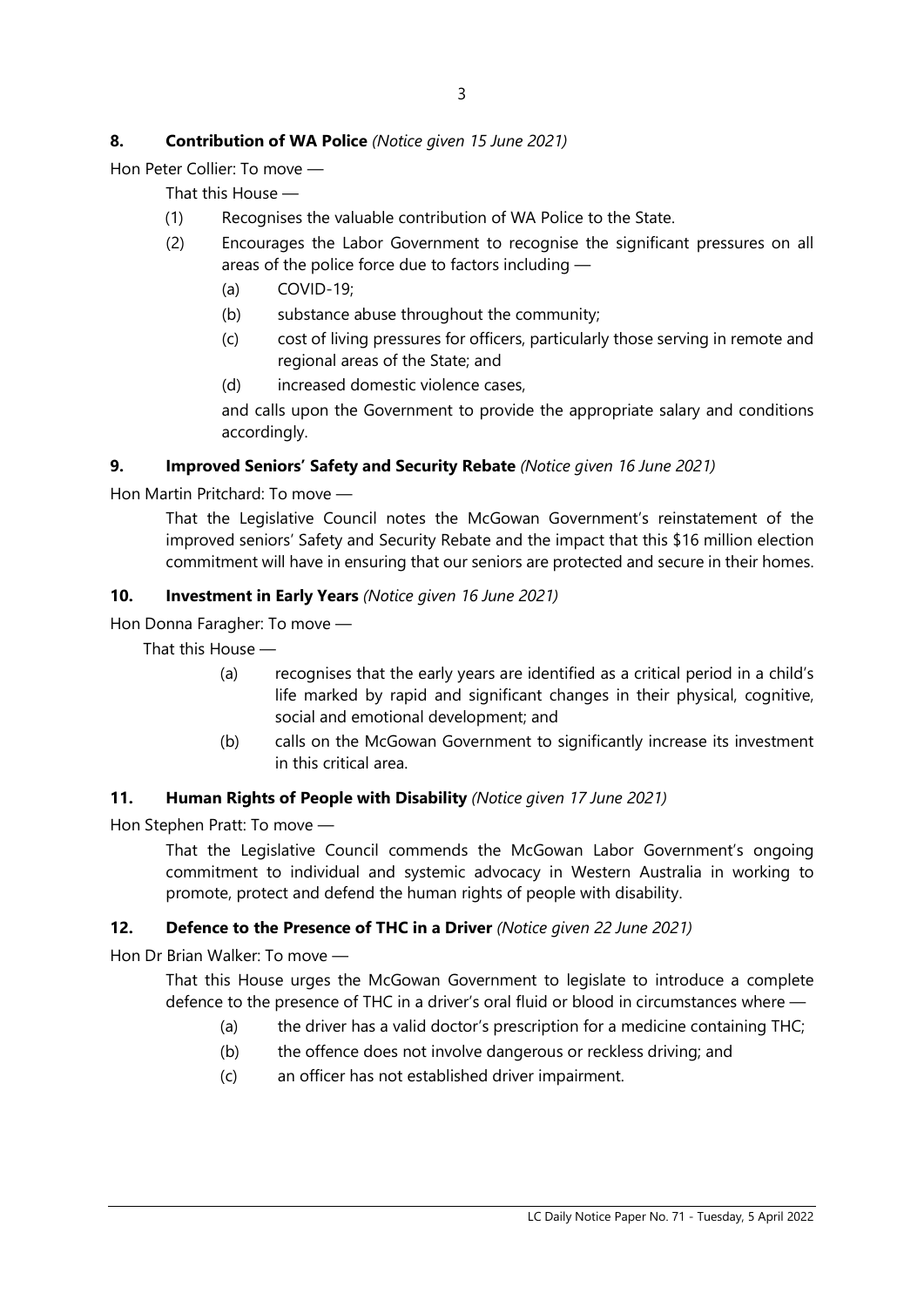# 13. Corruption and Crime Commission - Access to Documents (Notice given 24 June 2021) Hon Nick Goiran: To move —

That this House —

- (a) expresses its appreciation to the Members and staff responsible for the drafting, tabling and publishing of the  $61<sup>st</sup>$  report of the Standing Committee on Procedure and Privileges (Committee);
- (b) is concerned that good faith negotiations between the Committee and the Corruption and Crime Commission (CCC) ceased inexplicably;
- (c) notes that the Committee's audit reveals that 1,120 privileged documents were provided without parliamentary approval by the Government to the CCC;
- (d) reasserts that draft parliamentary speeches, motions and questions are subject to parliamentary privilege in the same way as confidential parliamentary committee material such as committee deliberations and draft report recommendations; and
- (e) encourages the CCC to avail itself forthwith of the opportunity to access the more than 450,000 non-privileged records.

# 14. Insurance Commission of Western Australia (Notice given 9 September 2021)

Hon Nick Goiran: To move —

That this House —

- (1) Notes that the Insurance Commission of Western Australia (Commission)
	- (a) received \$665.4 million on 11 September 2020 as its share of the settlement of the Bell Group litigation settlement;
	- (b) were not involved in the preparation of the Premier's media release on 4 October 2020 which said that every residential household would from 1 November 2020 receive a one-off \$600 electricity bill credit "funded from the recent Bell Group settlement";
	- (c) paid approximately \$200 million to the Government in 2020-21 by way of tax equivalent payments on the Bell settlement sum; and
	- (d) have covered approximately \$292 million in costs arising from the Bell litigation leaving it with an after tax net sum of \$173 million.
- (2) Expresses its concern that the Premier
	- (a) misled Western Australians when he made his electricity credit announcement on 4 October 2020; and
	- (b) did not have the Bell settlement funds when the electricity bill credits were issued.
- (3) Reminds the Premier that the funding of the Bell Group litigation was derived from a WA Inc levy imposed on motorists.
- (4) Calls on the Premier to
	- (a) acknowledge that the Commission Board owe fiduciary duties;
	- (b) undertake not to interfere with the discharge of those duties; and
	- (c) table any reports he receives from the Commission under sections 28 or 29 of the Insurance Commission of Western Australia Act 1986.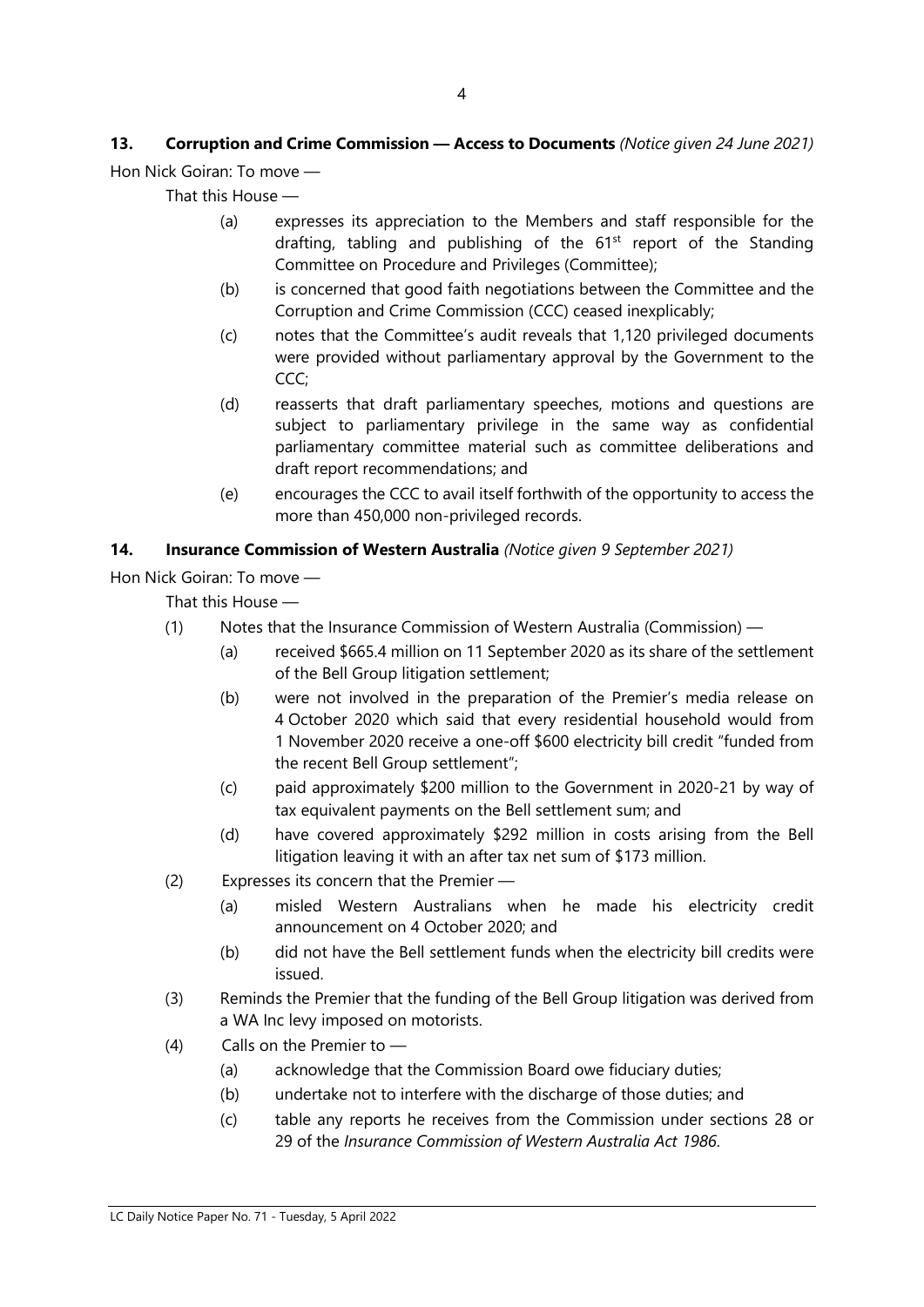#### 15. Independent Review into the Department of Communities' policies and practices in the placement of children with harmful sexual behaviours in residential care settings (Notice given 12 October 2021)

Hon Nick Goiran: To move —

That this House —

- (1) Thanks the Commissioner for Children and Young People for his Independent Review into the Department of Communities' policies and practices in the placement of children with harmful sexual behaviours in residential care settings.
- (2) Notes with grave concern the Commissioner's damning findings which expose that —
	- (a) children raised their concerns, and these were not responded to in a timely manner;
	- (b) the information and knowledge management systems of the Department are not fit for purpose and impede decision making for children and young people and organisational accountability;
	- (c) the Department does not have a cohesive or effective framework or policy, practices or services to understand and respond to children and young people with harmful sexual behaviours;
	- (d) the Department does not consistently ensure that high quality and safe care by well trained and supported staff and carers is provided to children and young people in the care of the CEO in residential care;
	- (e) the Department's risk assessment and management strategies are not effective in consistently preventing, identifying and mitigating risks to children and young people in residential care; and
	- (f) the Department's internal safeguards and review mechanisms do not contribute effectively to the safety of children and young people in residential care.
- (3) Calls on the Government to urgently provide a precise and time bound plan of how it proposes to address the Commissioner's findings and recommendations.

# 16. Amendment to Standing Orders - Removal of Prayers from Formal Business (Notice given 13 October 2021)

Hon Sophia Moermond: To move —

That Standing Order 14(1) be amended by:

- (a) deleting item (a); and
- (b) renumbering the remaining items accordingly.

# 17. **Elder Abuse** (Notice given 15 February 2022)

Hon Nick Goiran: To move —

That this House —

- (a) reminds the McGowan Labor Government that its January 2017 election manifesto on responding to elder abuse promised that it would "expedite" amendments to the law surrounding enduring powers of attorney and guardianship;
- (b) notes that on 13 September 2017 the Legislative Council established, on the motion of the Opposition, the Select Committee into Elder Abuse;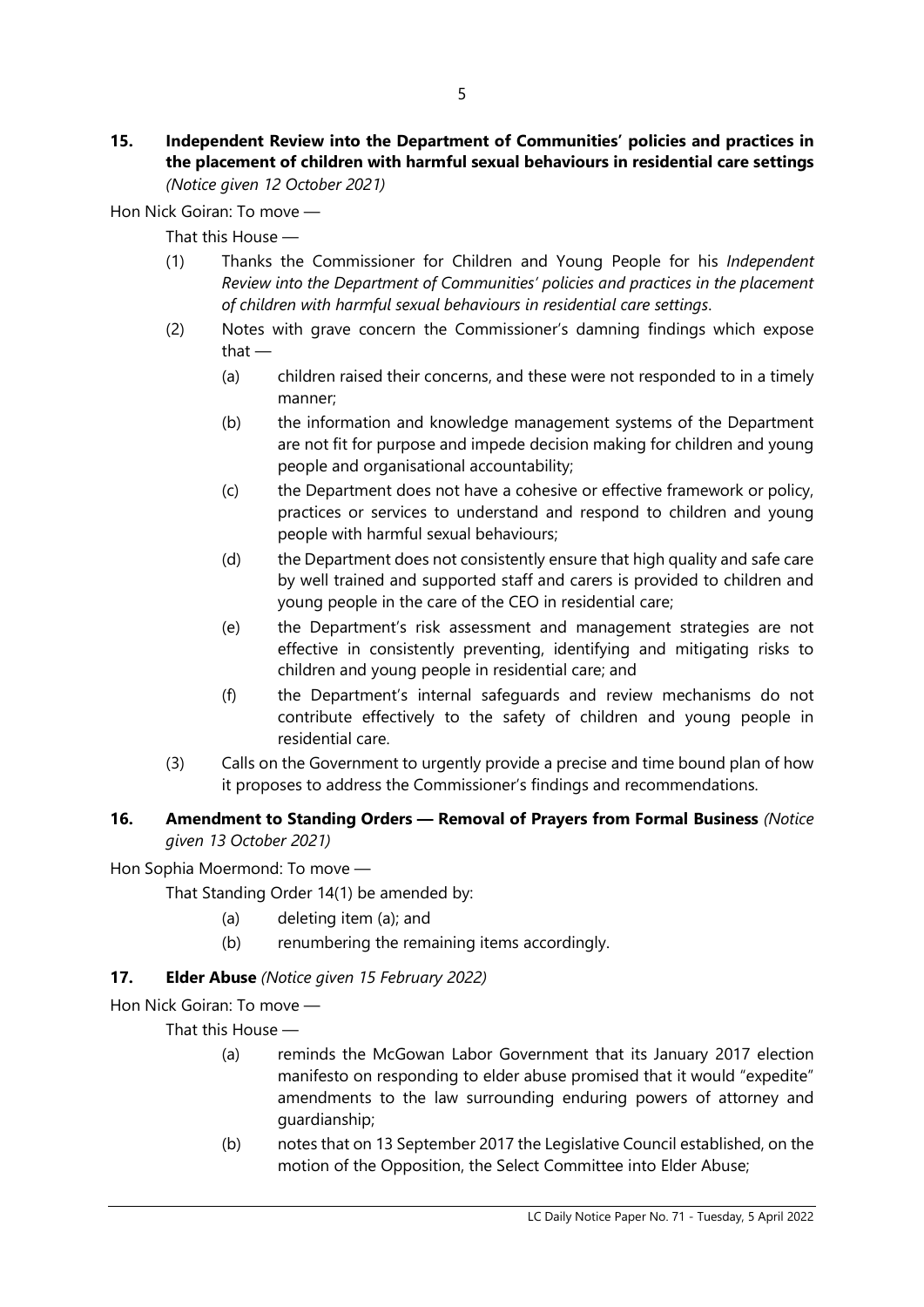- $(c)$  reminds the Government that the Select Committee's  $24<sup>th</sup>$  recommendation in its 2018 Final Report called on it to "act as a matter of urgency";
- (d) notes that more than 5 years have passed since the election promise was made;
- (e) expresses its deep concern about the impact on victims of elder abuse given its prevalence in our State and reports of an increase during the pandemic; and
- (f) calls on the Government to apologise for breaking trust with the victims, the electors and the Parliament, and to make amends without any further delay.

# 18. COVID-19 in 2022 (Notice given 24 February 2022)

Hon Dr Steve Thomas: To move —

That this House:

- (a) notes this State's lack of preparedness for the inevitable outbreak of COVID-19 in 2022 and the spread of the Omicron strain;
- (b) notes the constant changing of the State's COVID rules by the State Government, and that the lack of consistency is damaging to the business community in particular;
- (c) notes the lack of openness and accountability of the Government in making these changes, including not making the information used to make the decisions and thresholds and trigger points freely available;
- (d) notes that this arrogant willingness to keep the community in the dark is unnecessary and unjustified, as the vast majority of the community is mature enough to assess the situation rationally; and
- (e) calls on the McGowan Government to stop treating the Western Australian community with contempt, and provide them with consistent, clear and manageable rules for COVID and release all supporting data and information used to justify them and all thresholds for future actions.

# 19. Government Budget Surpluses (Notice given 23 March 2022)

Hon Dr Steve Thomas: To move —

That this House —

- $(1)$  Notes that
	- (a) the McGowan Government's prediction of \$15 billion in surpluses over five years looks to be an underestimate given the high iron ore price and high oil price;
	- (b) the McGowan Government has also reaped in hundreds of millions of dollars extra in local fees, charges and taxes, which has given it the highest revenues and largest budget surpluses in the history of Western Australia; and
	- (c) despite this record income the McGowan Government has failed to adequately deliver services to the people and businesses of this State, and that many of their Ministers have failed in their tasks.
- (2) Calls on the McGowan Government to use the massive wealth in the upcoming 2022-23 State Budget to improve its performance, and to deliver a real vision for the future of all the people of Western Australia, including those in the regions.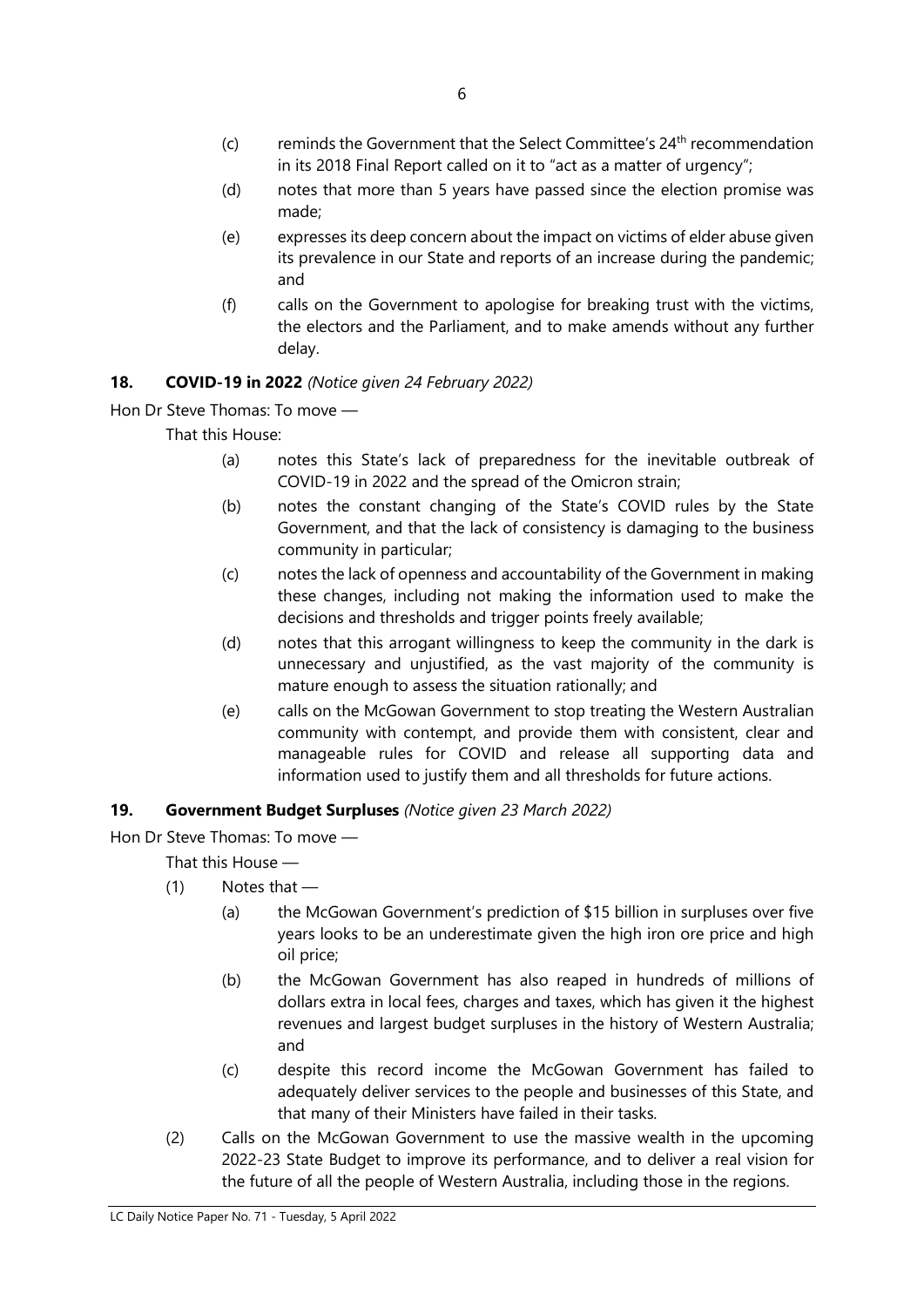## 20. Decriminalisation of Marijuana for Personal Use (Notice given 23 March 2022)

 $\overline{a}$ 

 $\overline{a}$ 

 $\overline{a}$ 

 $\overline{a}$ 

Hon Dr Brian Walker: To move —

That this House supports and endorses the WA State Labor Party policy to decriminalise the possession of small amounts of marijuana for personal use and return to a system of infringement notice penalties and diversion to counselling services.

# MOTIONS FOR DISALLOWANCE

## 1. Shire of Broome Waste Local Law 2021 (Notice given 24 March 2022 moves on 7 April 2022)

Hon Martin Pritchard: To move —

That, pursuant to recommendation of the Joint Standing Committee on Delegated Legislation, the Shire of Broome Waste Local Law 2021 published in the Gazette on 9 December 2021 and tabled in the Legislative Council on 14 December 2021 under the Waste Avoidance and Resource Recovery Act 2007, be and is hereby disallowed. (Tabled Paper 983).

## ORDERS OF THE DAY

#### 1. City of Vincent Local Government Property Local Law 2021 — Disallowance

Moved (SO 67(3)) 24 March 2022 on the motion of Hon Lorna Harper (Days remaining 16 after today (Indicative date — 10 August 2022))

That, pursuant to recommendation of the Joint Standing Committee on Delegated Legislation, the City of Vincent Local Government Property Local Law 2021 published in the Gazette on 30 November 2021 and tabled in the Legislative Council on 7 December 2021 under the Local Government Act 1995, be and is hereby disallowed. (Tabled Paper 960).

2. Conservation and Land Management Amendment Bill 2021 [LA 7-1] Minister for Emergency Services representing the Minister for Environment

Second reading adjourned (Thursday, 24 June 2021).

3. Transfer of Land Amendment Bill 2021 [LA 16-1] Leader of the House representing the Minister for Lands

Second reading adjourned (Thursday, 5 August 2021).

4. \*Fair Trading Amendment Bill 2021 [LC 19-1] Minister for Emergency Services representing the Minister for Commerce

Second reading adjourned (Wednesday, 23 June 2021).

See Standing Committee on Uniform Legislation and Statutes Review Report No. 133 (Tabled 10 August 2021).

cf SNP 19 Issue  $1 - 10$  August 2021.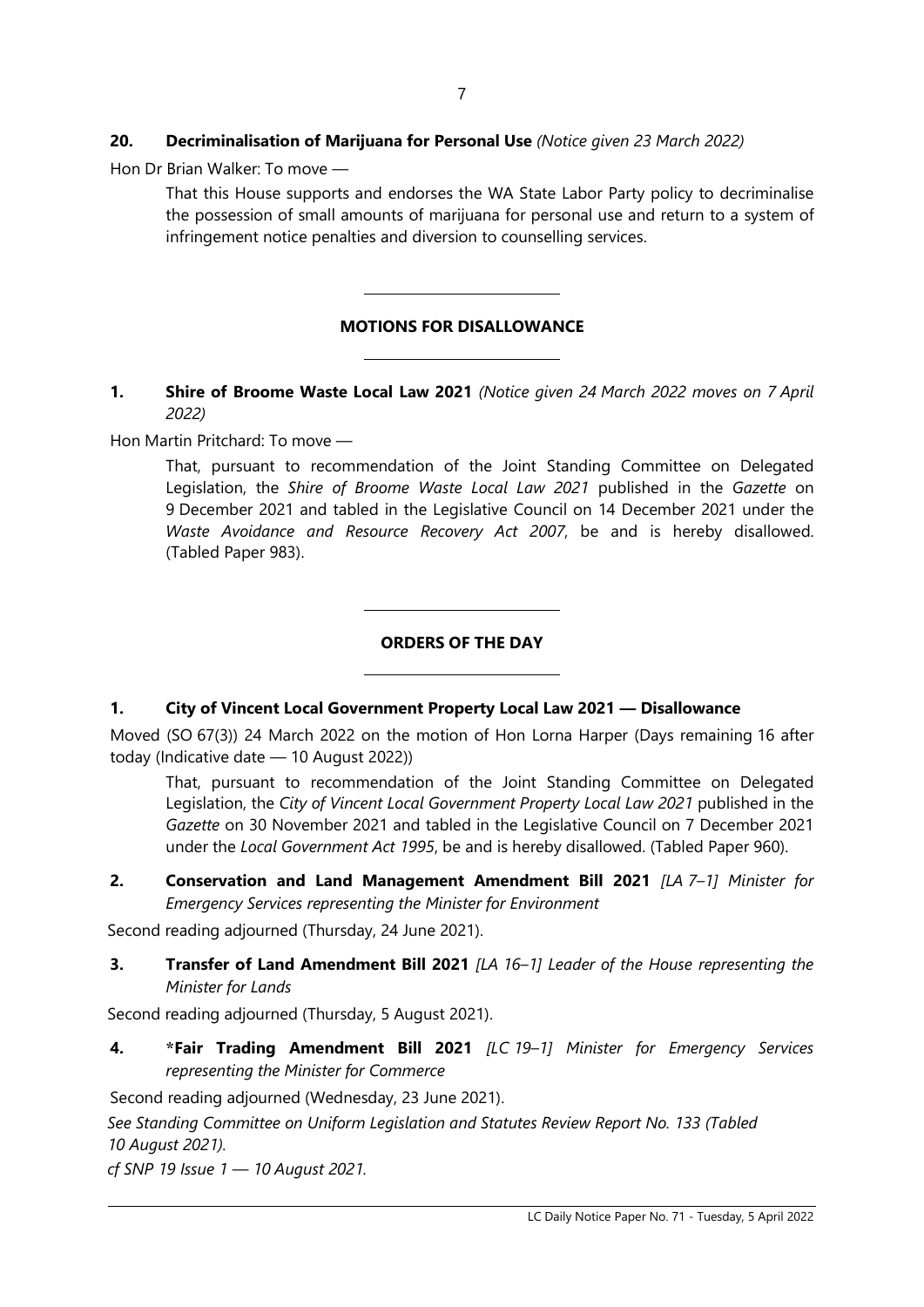5. \*Statutes (Repeals and Minor Amendments) Bill 2021 [LC 2-1] Parliamentary Secretary to the Attorney General

Second reading adjourned (Thursday, 6 May 2021).

See Standing Committee on Uniform Legislation and Statutes Review Report No. 135 (Tabled 31 August 2021).

6. Criminal Appeals Amendment Bill 2021 [LA 35-1] Parliamentary Secretary to the Attorney General

Second reading adjourned (Wednesday, 8 September 2021).

7. Sentencing Legislation Amendment (Persons Linked to Terrorism) Bill 2021 [LA 38-2] Parliamentary Secretary to the Attorney General

Second reading continuation of remarks Hon Nick Goiran — 49 mins (Wednesday, 23 March 2022).

8. Civil Procedure (Representative Proceedings) Bill 2021 [LA 37-1] Parliamentary Secretary to the Attorney General

Second reading adjourned (Thursday, 28 October 2021).

9. Animal Resources Authority Amendment and Repeal Bill 2021  $[LA 43-1]$  Minister for Emergency Services representing the Minister for Science

Second reading adjourned (Tuesday, 15 March 2022).

10. Firearms Amendment Bill 2021 [LA 59-2] Minister for Emergency Services representing the Minister for Police

Second reading adjourned (Wednesday, 16 March 2022).

11. Forest Products Amendment Bill 2021 [LA 50-1] Minister for Regional Development representing the Minister for Forestry

Committee progress clause 2 (Thursday, 24 March 2022).

12. Treasurer's Advance Authorisation Bill 2022 [LA 64-1] Minister for Emergency Services representing the Treasurer

Second reading adjourned (Tuesday, 22 March 2022).

13. Railway (METRONET) Amendment Bill 2022 [LA 63-1] Leader of the House representing the Minister for Transport

Second reading adjourned (Thursday, 24 March 2022).

14. Soil and Land Conservation Amendment Bill 2021 [LA 55-1] Minister for Agriculture and Food

Second reading adjourned (Thursday, 24 March 2022).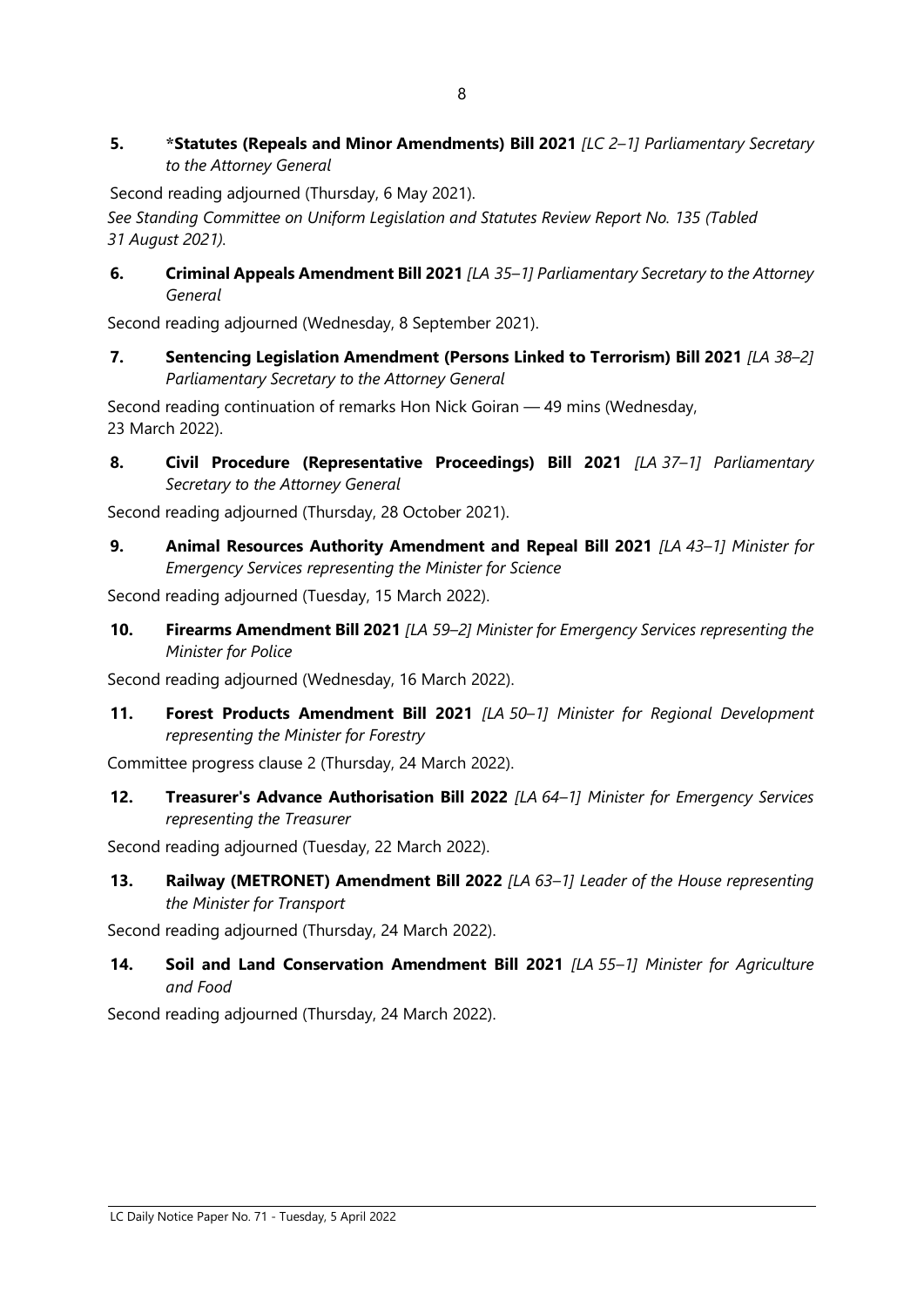15. Standing Committee on Procedure and Privileges — Report 61 — Progress Report: Supreme Court proceedings and matters of privilege raised in the 40<sup>th</sup> Parliament (Tabled 13 May 2021)

Consideration on the motion of Hon Simon O'Brien (Thursday, 13 May 2021) as follows —

That Recommendation 1 contained in Report 61 of the Standing Committee on Procedure and Privileges, Progress Report: Supreme Court proceedings and matters of privilege raised in the  $40<sup>th</sup>$  Parliament, be adopted and agreed to.

See Tabled Paper 191 (Tabled 13 May 2021).

Recommendation 1 states —

A standing memorandum of understanding relating to the compulsory production of evidence and determinations as to material that is subject to parliamentary privilege be advanced between the Legislative Council and relevant investigative agencies, in accordance with the resolution of the Legislative Council of 5 September 2019.

16. Standing Committee on Procedure and Privileges — Report 61 — Progress Report: Supreme Court proceedings and matters of privilege raised in the 40<sup>th</sup> Parliament (Tabled 13 May 2021)

Consideration on the motion of Hon Simon O'Brien (Thursday, 13 May 2021) as follows —

That Recommendation 2 contained in Report 61 of the Standing Committee on Procedure and Privileges, Progress Report: Supreme Court proceedings and matters of privilege raised in the  $40^{th}$  Parliament, be adopted and agreed to.

See Tabled Paper 191 (Tabled 13 May 2021).

Recommendation 2 states —

The Committee recommends that the following matters be re-referred to the Procedure and Privileges Committee for inquiry and report:

In relation to the refusal by Ms Emily Roper, the Acting Director General of the Department of the Premier and Cabinet, to comply with a summons to attend and produce documents at 9.00am on Friday, 9 August 2019, issued by the Legislative Council Standing Committee on Procedure and Privileges, and the events leading up to that non-compliance:

- (1) Did Ms Emily Roper, or any other person or body, commit a contempt of the Legislative Council or any breach of its privileges?
- (2) If the Committee so finds that any contempt of the Legislative Council has been committed, or that any of the privileges of the Legislative Council have been breached, then what penalty, if any, should the Legislative Council impose for each contempt or breach?

# 17. Standing Committee on Procedure and Privileges — Report 61 — Progress Report: Supreme Court proceedings and matters of privilege raised in the 40<sup>th</sup> Parliament (Tabled 13 May 2021)

Consideration on the motion of Hon Simon O'Brien (Thursday, 13 May 2021) as follows —

That Recommendation 3 contained in Report 61 of the Standing Committee on Procedure and Privileges, Progress Report: Supreme Court proceedings and matters of privilege raised in the  $40^{th}$  Parliament, be adopted and agreed to.

See Tabled Paper 191 (Tabled 13 May 2021).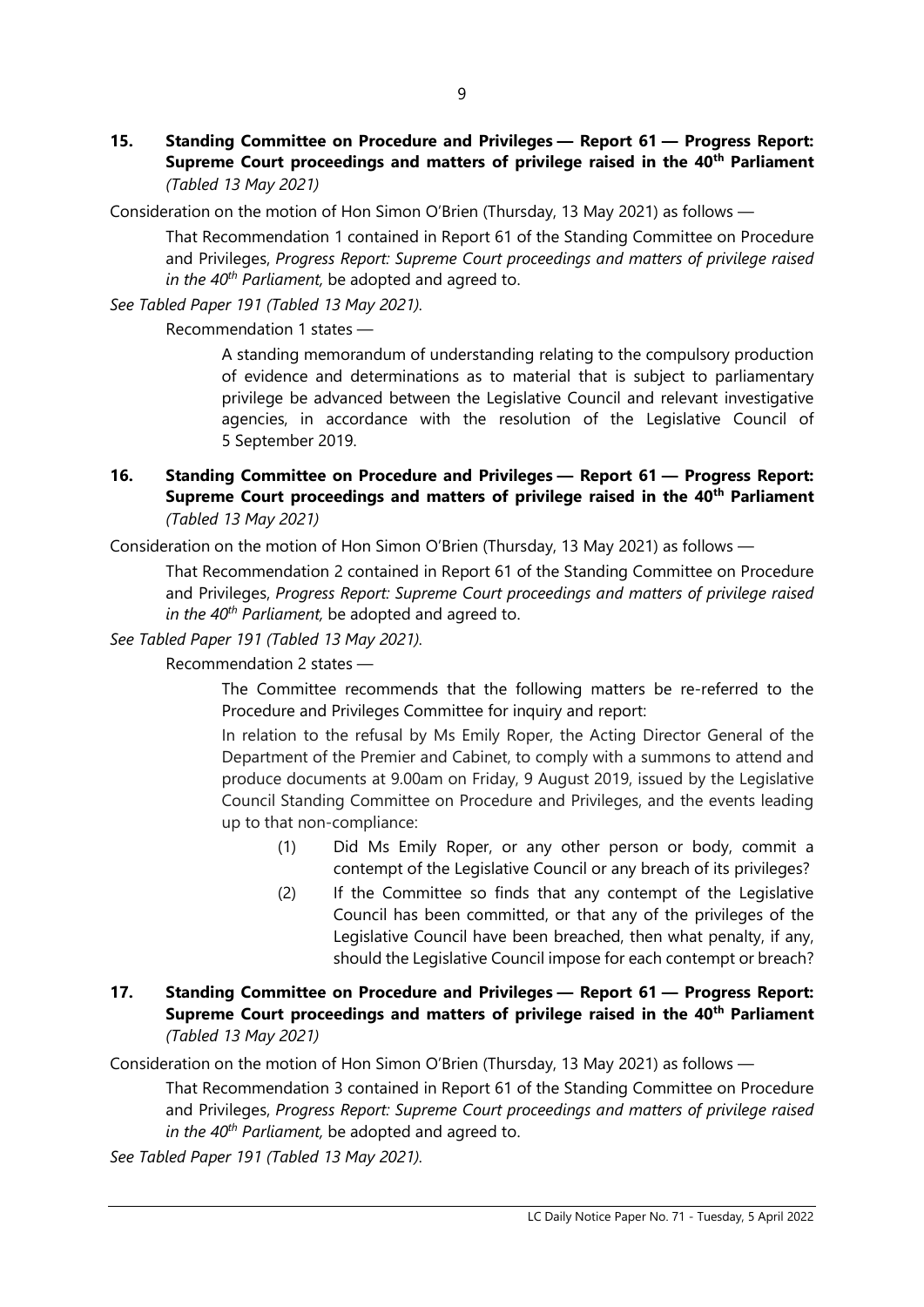Recommendation 3 states —

The Committee recommends that the following matters be re-referred to the Procedure and Privileges Committee for inquiry and report:

In relation to the actions of Mr Darren Foster, the Director General of the Department of the Premier and Cabinet, in producing documents to the Corruption and Crime Commission relating to former Members of the Legislative Council without following a procedure that the Legislative Council or the Legislative Council Standing Committee on Procedure and Privileges had authorised for determining issues of parliamentary privilege:

- (1) Did Mr Darren Foster, or any other person or body, commit a contempt of the Legislative Council or any breach of its privileges?
- (2) If the Committee so finds that any contempt of the Legislative Council has been committed, or that any of the privileges of the Legislative Council have been breached, then what penalty, if any, should the Legislative Council impose for each contempt or breach?

## 18. Misuse of Drugs Amendment Bill 2021 [LC 23-1] Hon Dr Brian Walker

Second reading adjourned (Thursday, 3 June 2021).

# 19. Climate Change and Greenhouse Gas Emissions Reduction Bill 2021 [LC 48-1] Hon Dr Brad Pettitt

Second reading adjourned (Thursday, 14 October 2021).

# 20. Retail Trading Hours Amendment Bill 2021 [LC 62-1] Hon Wilson Tucker

Second reading adjourned (Thursday, 16 December 2021).

#### 21. Investment in Digital Inclusion (Moved 16 December 2021)

Resumption of debate adjourned (Thursday, 16 December 2021), on the motion of Hon Wilson Tucker as follows —

That this House:

- (a) recognises the benefits of digital inclusion, particularly in remote and regional areas of Western Australia;
- (b) notes that despite the rollout of the NBN, many regional Western Australians still lack network access and remain effectively digitally excluded; and
- (c) calls on the State Government to increase investment in initiatives to improve network access and digital inclusion for regional Western Australia.

Total time remaining on motion — 7 mins.

#### 22. St Patrick's Day (Moved 17 March 2022)

Resumption of debate adjourned (Thursday, 17 March 2022), on the motion of Hon Dr Brian Walker as follows —

Noting that today is St Patrick's Day, this House encourages all those celebrating to enthusiastically embrace the pot at the end of the rainbow.

Total time remaining on motion — 57 mins.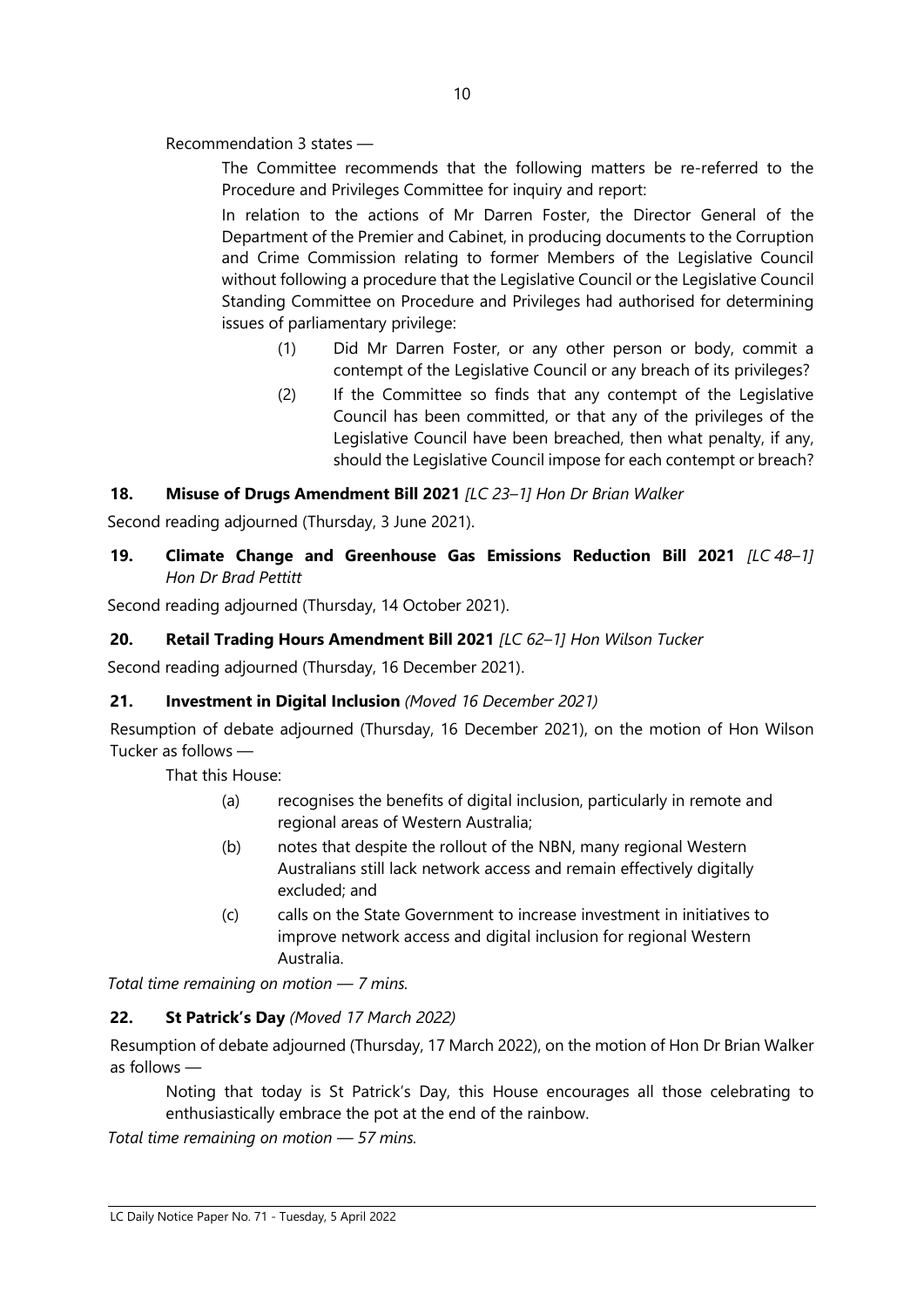## SELECT COMMITTEES

#### 1. Select Committee into Cannabis and Hemp (Established 13 October 2021)

 $\overline{a}$ 

 $\overline{a}$ 

 $\overline{a}$ 

 $\overline{a}$ 

On the motion of Hon Dr Brian Walker as follows —

- (1) A Select Committee to be known as the Cannabis and Hemp Select Committee is established.
- (2) The Select Committee is to inquire into and report on the potential to amend the current legislation and regulations which apply to cannabis and hemp in Western Australia, with particular reference to —
	- (a) the current barriers to pharmaceutical nutraceutical use of cannabinoid products;
	- (b) medicinal cannabis, its prescription, availability and affordability; and
	- (c) the potential benefits and risks of permitting industrial hemp for human consumption.
- (3) The Select Committee shall consist of five members, namely: Hon Dr Brian Walker (Chair); Hon Matthew Swinbourn (Deputy Chair); Hon Jackie Jarvis; Hon Lorna Harper and Hon James Hayward.
- (4) The Select Committee may table interim reports, and is to table its final report by no later than 12 months after the committee has been established.

# COMMITTEE INITIATED INQUIRIES

## 1. Standing Committee on Public Administration — Terms of Reference: Inquiry into the delivery of ambulance services in Western Australia (Notice given 22 June 2021)

Resolution of the Committee on 17 June 2021 to commence an Inquiry into the delivery of ambulance services in Western Australia with the following terms of reference —

- (a) how 000 ambulance calls are received, assessed, prioritised and despatched in the metropolitan area and in the regions;
- (b) the efficiency and adequacy of the service delivery model of ambulance services in metropolitan and regional areas of Western Australia;
- (c) whether alternative service delivery models in other jurisdictions would better meet the needs of the community; and
- (d) any other matters considered relevant by the Committee.

The Committee intends to table its report by March 2022.

Reporting date extended by resolution of the Committee to the end of May 2022. See Tabled paper 1172.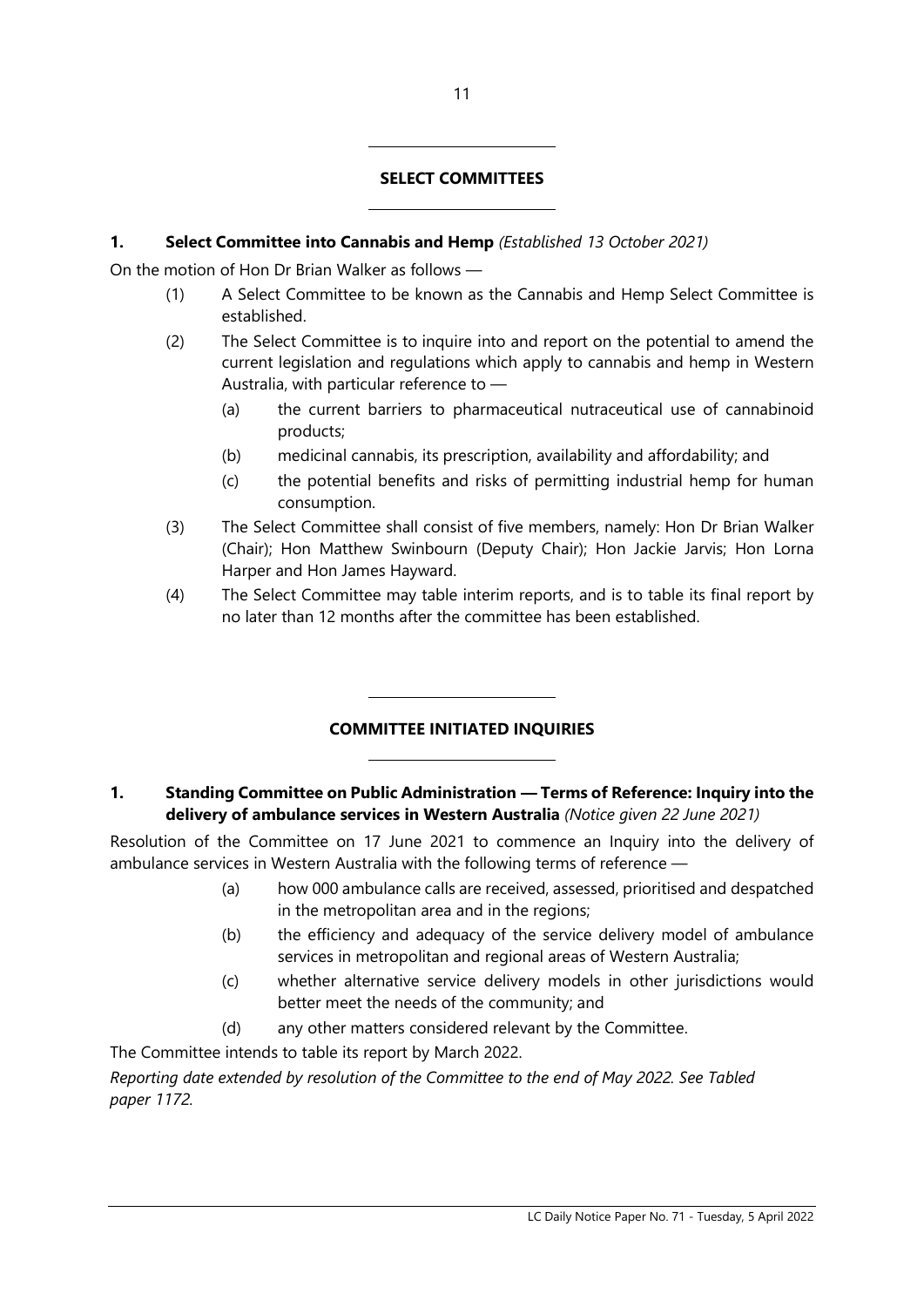# 2. Standing Committee on Estimates and Financial Operations — Terms of Reference: Inquiry into the financial administration of homelessness services in Western Australia (Notice given 18 November 2021)

Resolution of the Committee on 17 November 2021 to commence an Inquiry into the financial administration of homelessness services in Western Australia with particular focus on —

- (a) the current funding and delivery of services;
- (b) 'All Paths Lead to a Home', Western Australia's 10-Year Strategy on Homelessness 2020-2030;
- (c) existing data systems and how data informs service delivery; and
- (d) any other related matter.

Pursuant to Standing Order 163, Hon Steve Martin is substituted for Hon Nick Goiran and Hon Dan Caddy is substituted for Hon Samantha Rowe for the duration of this inquiry.

# 3. Joint Standing Committee on the Corruption and Crime Commission — Terms of Reference: Inquiry into What happens next? Beyond a finding of serious misconduct (Notice given 24 March 2022)

Resolution of the Committee on 23 March 2022 to commence an inquiry entitled What happens next? Beyond a finding of serious misconduct with the following terms of reference —

The Committee will inquire into what happens after a public officer is found to have engaged in serious misconduct including —

- (a) disciplinary and other sanctions imposed by departments, local government, the Western;
- (b) unexplained wealth and criminal benefits proceedings initiated by the Corruption and Crime Commission;
- (c) criminal prosecutions arising from serious misconduct investigations including prosecuting arrangements, challenges and outcomes;
- (d) the roles of the Corruption and Crime Commission, Public Sector Commission, departments, local government, the Western Australia Police Force and other authorities in taking action, oversighting and/or reporting the above outcomes; and
- (e) measures to improve the effectiveness, transparency and/or oversight of the above.

The Committee will report by 30 November 2023.

 $\overline{a}$ 

 $\overline{a}$ 

#### CONSIDERATION OF COMMITTEE REPORTS

#### 1. Standing Committee on Estimates and Financial Operations - Report No. 85 -Consideration of the 2021-22 Budget Estimates (Tabled 30 November 2021)

Continuation of remarks Hon Dr Steve Thomas — 3 mins (Wednesday, 23 March 2022) on the motion of Hon Peter Collier that the report be noted.

See Tabled paper 937.

Time remaining on motion — 3 hours and 3 minutes. (Motion to be postponed in 3 mins). Government Response Tabled 15 February 2022 (Tabled Paper 1009).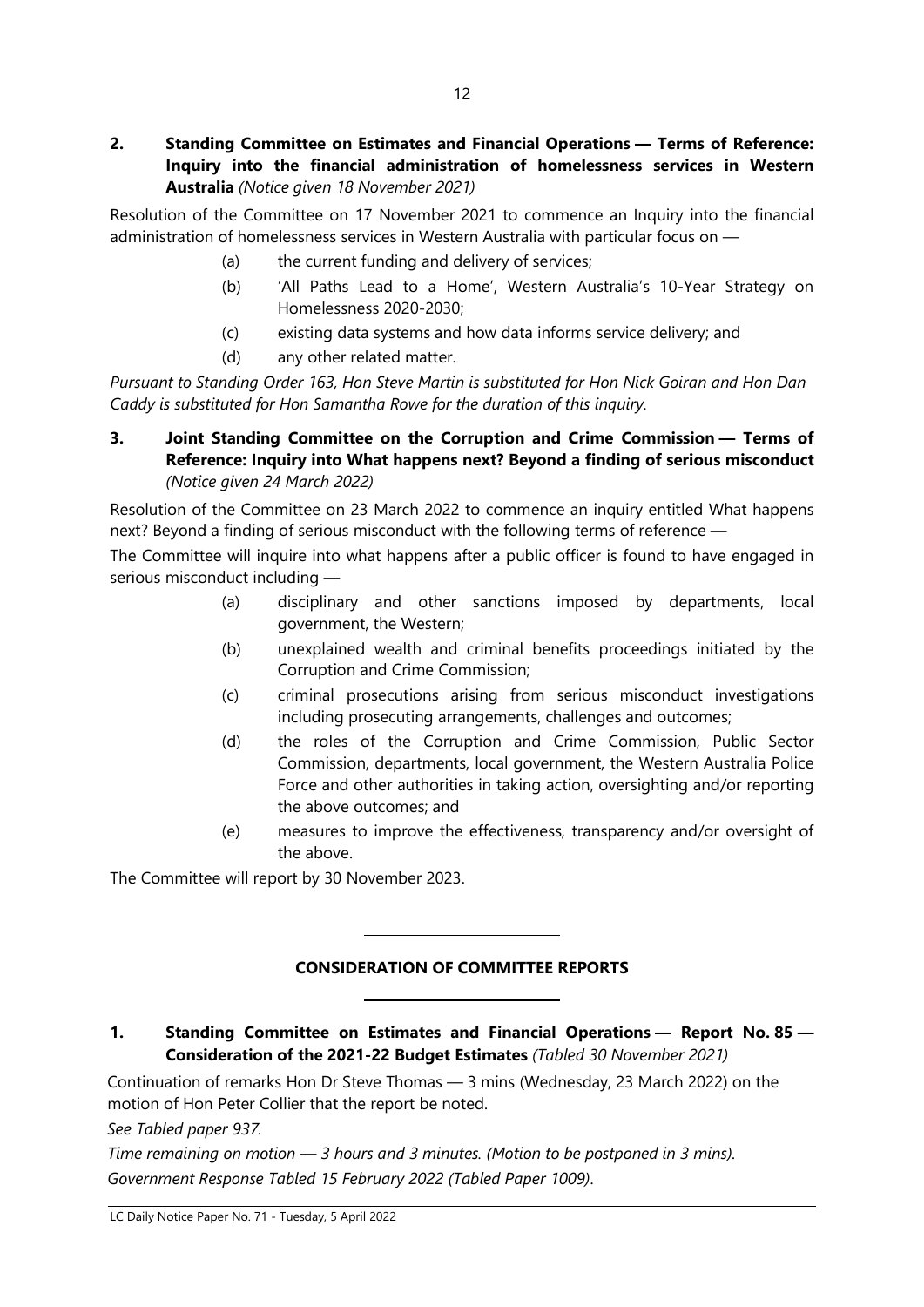2. Joint Standing Committee on the Commissioner for Children and Young People — Report No. 1 — Annual Report 2020–2021 (Tabled 16 September 2021)

Resumption of debate (Wednesday, 8 December 2021) on the motion of Hon Neil Thomson that the report be noted.

See Tabled paper 678.

Time remaining on motion — 2 hours. Standing Order 110(2A) and (2B) applied — 10 November 2021, 8 December 2021.

3. Joint Standing Committee on the Corruption and Crime Commission — Report No. 1 — Annual Report 2020–21 (Tabled 9 September 2021)

Continuation of remarks Hon Jackie Jarvis — 6 mins (Wednesday, 16 February 2022) on the motion of Hon Dr Steve Thomas that the report be noted.

See Tabled paper 536.

Time remaining on motion — 1 hour. Standing Order 110(2A) and (2B) applied — 15 September 2021, 27 October 2021, 16 February 2022.

4. Joint Standing Committee on the Corruption and Crime Commission — Report No. 2 — If not the CCC … then where? An examination of the Corruption and Crime Commission's oversight of excessive use of force allegations against members of the WA Police Force (Tabled 9 September 2021)

Continuation of remarks Hon Nick Goiran — 4 min (Wednesday, 23 February 2022) on the motion of Hon Dr Steve Thomas that the report be noted.

See Tabled paper 537.

Time remaining on motion — 1 hour.

Standing Order 110(2A) and (2B) applied — 13 October 2021, 17 November 2021, 23 February 2022. Government Response Tabled 30 November 2021 (Tabled Paper 913).

5. Joint Standing Committee on the Corruption and Crime Commission — Report No. 3 — 'A GOOD YEAR'. The work of the Parliamentary Inspector of the Corruption and Crime Commission (Tabled 24 February 2022)

Consideration. See Tabled paper 1085.

6. Joint Standing Committee on the Commissioner for Children and Young People — Report No. 2 — Report Review 2020-21: Examination of selected reports by the Commissioner for Children and Young People (Tabled 18 November 2021)

Continuation of remarks Hon Pierre Yang — 5 mins (Wednesday, 16 March 2022) on the motion of Hon Jackie Jarvis that the report be noted.

See Tabled paper 895.

Time remaining on motion — 3 hours. Standing Order 110(2A) and (2B) applied — 16 March 2022.

7. Joint Standing Committee on the Commissioner for Children and Young People — Report No. 3 — The merits of appointing a commissioner for Aboriginal children and young people (Tabled 18 November 2021)

Continuation of remarks Hon Jackie Jarvis — 5 mins (Wednesday, 23 March 2022) on the motion of Hon Neil Thomson that the report be noted.

See Tabled paper 896.